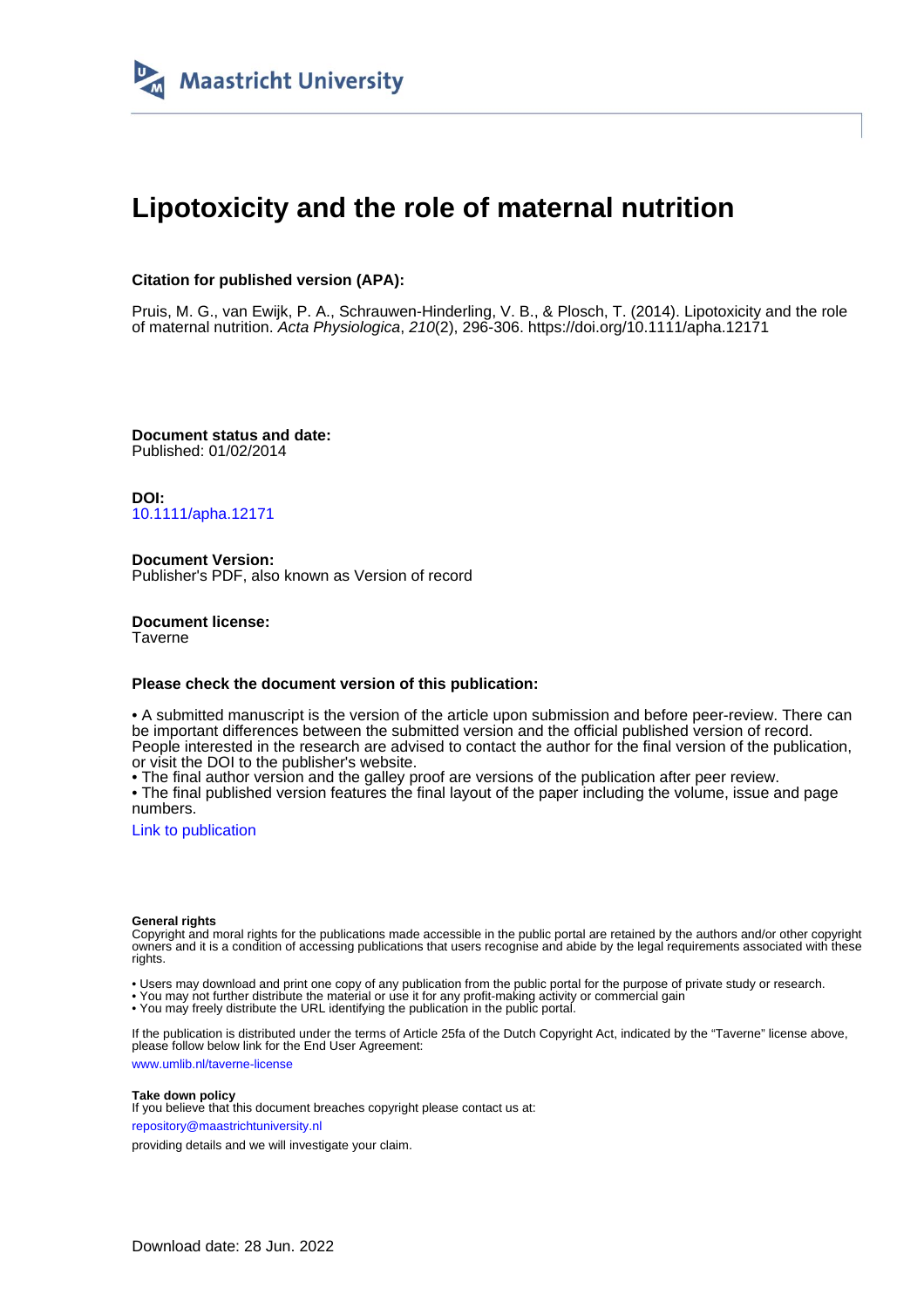# REVIEW Lipotoxicity and the role of maternal nutrition

# M. G. M. Pruis,<sup>1</sup> P. A. van Ewijk,<sup>2,3</sup> V. B. Schrauwen-Hinderling<sup>2</sup> and T. Plösch<sup>1</sup>

1 Department of Pediatrics, Laboratory Medicine, Center for Liver, Digestive and Metabolic Diseases, University Medical Center Groningen, University of Groningen, Groningen, the Netherlands

2 Department of Radiology, Maastricht University Medical Center, Maastricht, the Netherlands

3 Department of Human Biology, Maastricht University Medical Center, Maastricht, the Netherlands

Received 17 July 2013, revision requested 12 August 2013,

revision received 23 August 2013, accepted 20 September 2013 Correspondence: T. Plösch, Department of Obstetrics and Gynaecology, University Medical Center Groningen, PO Box 30.001, 9700 RB Groningen, The Netherlands. E-mail: t.plosch@umcg.nl URL: www.epigenetic-pro gramming.nl

#### Abstract

Intrauterine malnutrition predisposes the offspring towards the development of type 2 diabetes and cardiovascular disease. To explain this association, the Developmental Origins of Health and Disease hypothesis was introduced, meaning that subtle environmental changes during embryonic and foetal development can influence post-natal physiological functions. Different mechanisms, including epigenetics, are thought to be involved in this foetal programming, but the link between epigenetics and disease is missing. There is increasing evidence that ectopic lipid accumulation and/ or lipotoxicity is induced by foetal programming. The aim of this review is to provide insights into the mechanisms underlying lipotoxicity through programming, which contributes to the increase in hepatic and cardiac metabolic risk.

Keywords foetal programming, heart failure, lipotoxicity, non-alcoholic steatohepatitis, obesity.

The prevalence of obesity and the metabolic syndrome is rapidly increasing, paving the way for the development of diabetes and cardiovascular disease. In the etiology of these diseases, fat storage in non-adipose tissue, at so-called ectopic sites, is an important factor (Cusi 2012). Elevated hepatic fat content is strongly linked with insulin resistance, dyslipidemia and all other facets of the metabolic syndrome. Excessive cardiac lipid content is associated with the development of cardiomyopathy and cardiac dysfunction (McGavock et al. 2006).

In spite of all the efforts to promote weight loss and a healthier lifestyle, the prevalence of the metabolic syndrome is still rising. A yet-underestimated factor in the etiology of the metabolic syndrome and related diseases may be the early developmental environment that is known to exert long-lasting influences by so-called 'metabolic programming'. This programming of the foetus to developmental conditions was also called 'developmental programming' (Lucas 1998, McMillen & Robinson 2005) or 'developmental

plasticity' (Barker 2004), and leads to permanent changes in tissue structure and function. A large number of epidemiological studies have shown the association between impaired foetal nutrition and development of obesity, hypertension, diabetes and cardiovascular disease (Barker & Osmond 1986, Ravelli et al. 1998, Nohr et al. 2008, Fraser et al. 2010, Laitinen et al. 2012). Studies in animal models indicate that maternal overnutrition has similar effects.

While the relationship between early developmental events and adult disease has become evident, the biological mechanisms behind these programming effects have remained largely unclear, although epigenetic modifications and differences in cell type composition may be involved (Barnes & Ozanne 2011, Jimenez-Chillaron et al. 2012). The importance of foetal and early postnatal life is currently extensively studied to clarify the physiological and molecular links between events during this developmental period and long-term health. Evidence is accumulating that the ectopic deposition of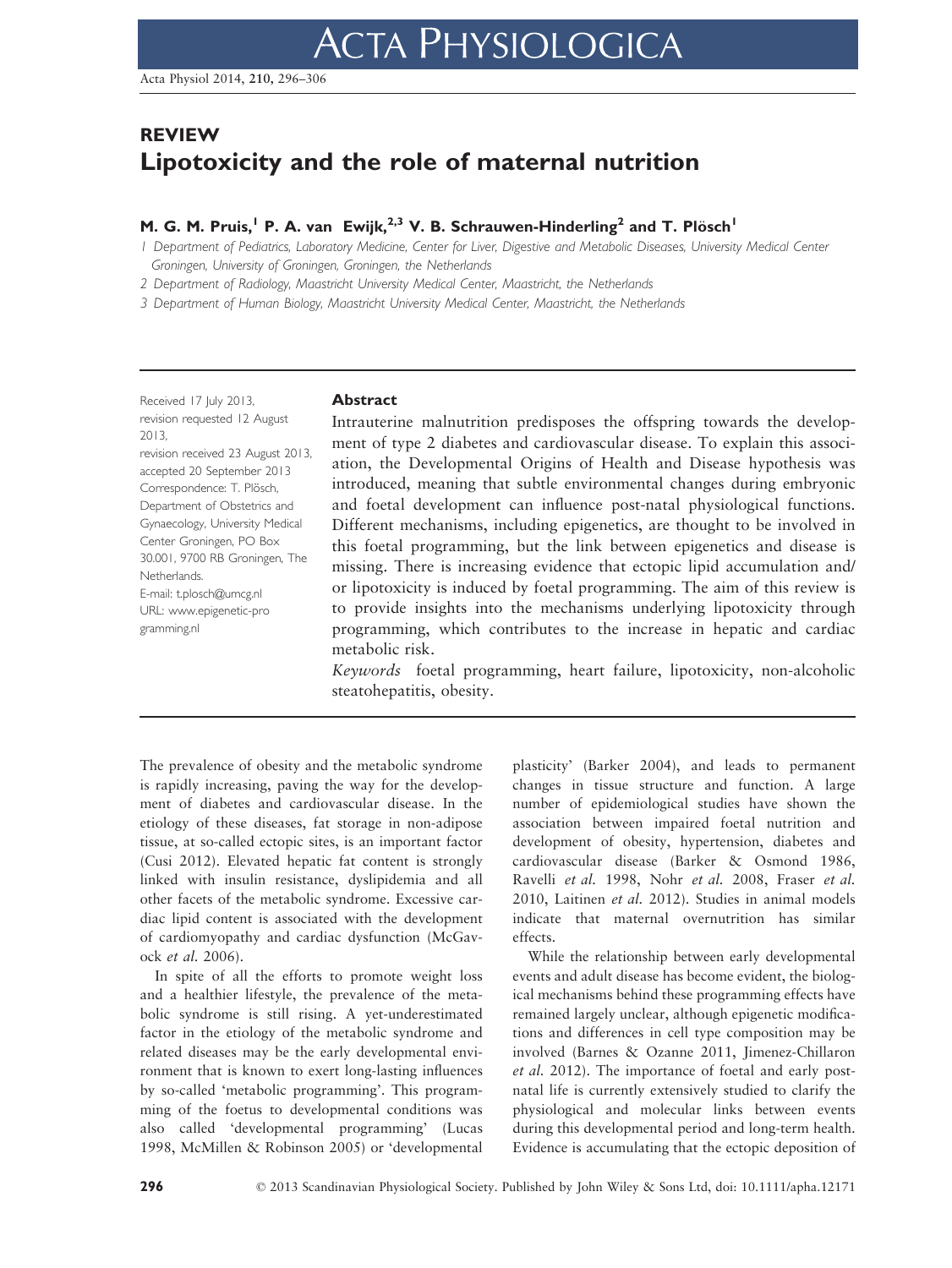fat may be mechanistically involved in the long-term programming of disease, thus linking epigenetic effects and physiological outcome.

This review highlights the relation between maternal nutrition and hepatic and cardiac lipid metabolism in adult offspring.

#### Complexity of nutritional programming

The investigation of the relationship between maternal diet and lipid metabolism in offspring is complex, as it is influenced by many factors. As the foetus develops at different rates during development, the timing of the insult is important in determining the specificity of programming. Several animal studies have shown the different effects of under- or overnutrition during different stages of pregnancy on programming of the foetus. For example, in a rat study in which dams were exposed to low-protein diets at different time-windows during pregnancy, timing was shown to have differential effects on offspring (Langley-Evans et al. 1996). Similarly, the timing of nutrient restriction in sheep was shown to be important for the phenotype of the offspring (Gilbert et al. 2005). This exposure effect is also well-documented in humans. During the Dutch Hunger Winter, the effects of maternal nutrient restriction on the offspring during late- and mid-gestation were especially pronounced (Ravelli et al. 1998, Roseboom et al. 1999).

In addition to exposure timing, nutritional conditions after weaning have been shown to be important for the health effects measured. In sheep exposed to pre- and/or post-natal undernutrition, it was found that a mismatch between pre- and post-natal nutrition leads to unfavourable outcomes (Cleal et al. 2007). Interestingly, pre- and post-natal exposure to a highfat diet did not prevent development of raised blood pressure in a rat model (Khan et al. 2004). In fact, evidence accumulates that pre-natal exposure to a high-fat diet renders offspring especially sensitive to 'lipotoxic' effects of post-natal high-fat diets (Bruce et al. 2009).

Several studies demonstrated sex-specific effects of developmental exposure to under- or overnutrition (Khan et al. 2003, McMullen & Langley-Evans 2005, Samuelsson et al. 2013). However, an extensive review on sexual dimorphism and epigenetic programming can be found elsewhere (Gabory et al. 2009).

Programming effects are dependent on specific nutrient deficiency or surplus. At present, an increasing number of animal studies are performed using high-fat diets. Maternal exposure to a high-fat diet rich in saturated fatty acids had detrimental effects in offspring (Khan et al. 2003, 2005), while maternal exposure to polyunsaturated fatty acids showed beneficial effects in female rat offspring (Chechi &

Cheema 2006). Ultimately, future research needs to determine which *specific* signals provoke the programming effects in the target tissues of the foetus. Paradoxically, a general surplus of fatty acids in a high-fat diet may out-compete transport of a single key fatty acid in the placenta, leading to a deficit in the presence of plenty.

# The role of foetal programming in the development of non-alcoholic fatty liver disease in epidemiological studies

Several epidemiological studies implicate an intrauterine contribution to adult liver disease. Although there is little literature about the specific effects of maternal nutrition on birth size in humans, there are many papers highlighting these effects under extreme conditions, like severe starvation (exemplified by the Dutch Hunger Winter, see Ravelli et al. 1999). It should be noted, however, that intrauterine growth restriction may have a plethora of other (often unknown) causes. Human infants born small-for-gestational-age were found to have reduced liver dimensions, as measured by ultrasonography at birth (Latini et al. 2004). In addition, low birth size in men, but not women, is associated with increased total cholesterol in blood, which is at least partially regulated by the liver (Davies et al. 2004). A large Danish prospective record linkage study showed the strongest correlation between measures of birth size and cause-specific mortality for deaths attributed to liver cirrhosis (Andersen & Osler 2004). Fraser et al. examined the association of birthweight with adult markers of liver damage and function in a random sample of 2101 British women. They found a small but consistent inverse linear association between birthweight and adult age-adjusted levels of alanine aminotransferase (ALT) and gamma glutamyltransferase (GGT; Fraser et al. 2008). ALT and GGT are liver-specific markers and are considered biomarkers of non-alcoholic fatty liver disease (NA-FLD). The inverse association of birthweight with ALT and GGT supports the hypothesis that intrauterine exposure may contribute to the onset of NAFLD.

### Evidence of foetal programming in the development of NAFLD from animal models

There are large numbers of well-established animal models that have indicated a link between foetal growth and NAFLD. The first evidence for programming of NAFLD comes from models using nutritionally restricted diets, although the greatest impact is seen in overnourished models. Mouse models of maternal overweight or overnutrition have shown convincing evidence of foetal programming of NAFLD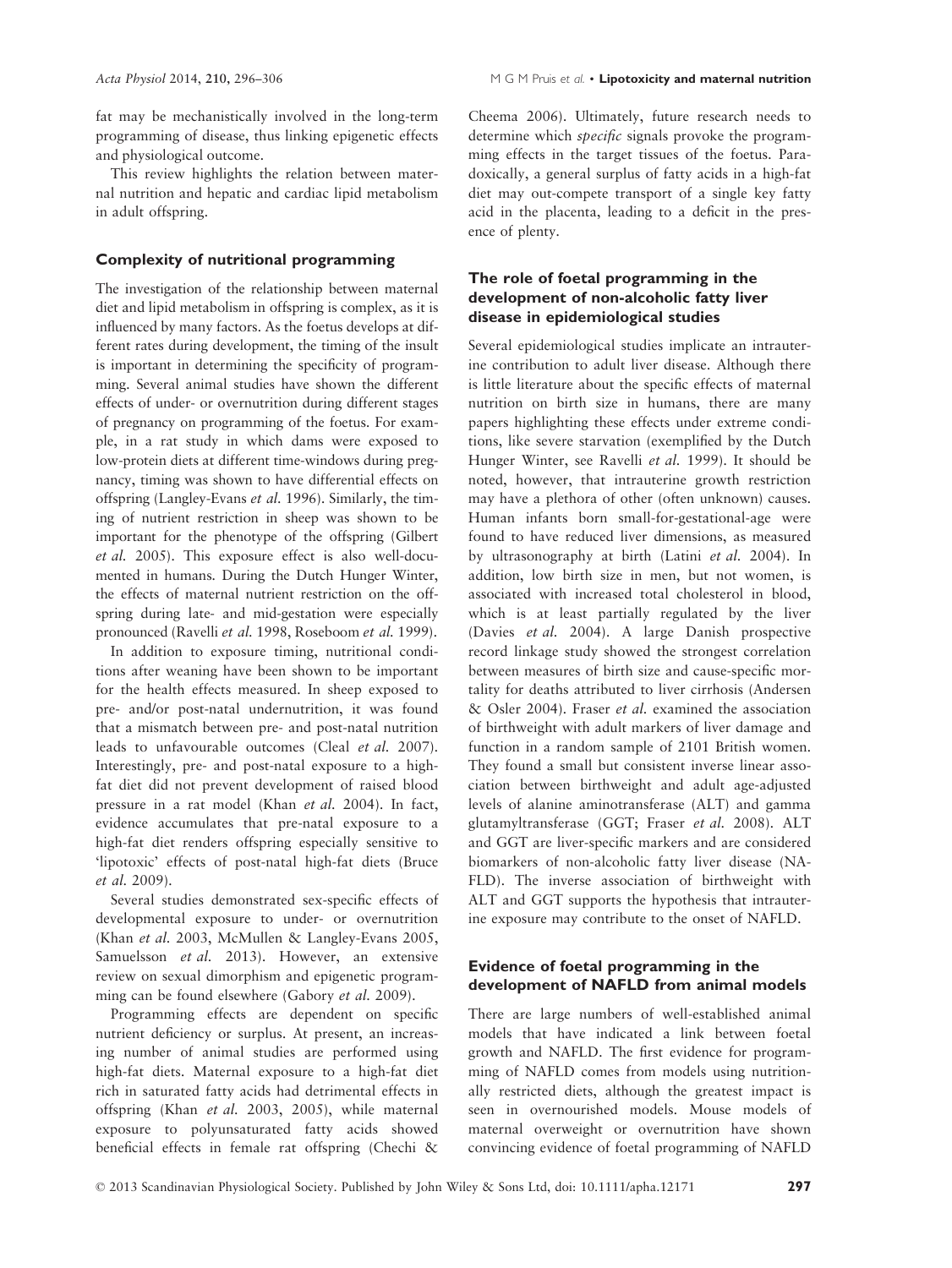in offspring (Zhang et al. 2005, Bruce et al. 2009, Elahi et al. 2009, Gregorio et al. 2010, Ashino et al. 2012).

#### Hepatic hypertrophy

Structural changes have been noted in the liver of offspring from malnourished mothers. Hepatic lobules of protein-restricted rat offspring were described as having double the mean volume of lobules from control livers, without changes in relative liver weight (Burns et al. 1997). Moreover, several mouse models of maternal malnutrition show hepatic hypertrophy in the offspring (Samuelsson et al. 2008, Shankar et al. 2010). While not every studies reports hepatic hypertrophy, increases in liver derived enzymes (ALT and AST) are sometimes observed (Gregorio et al. 2010, Oben et al. 2010, Hyatt et al. 2011), a change that often accompanies hepatic hypertrophy and may appear in plasma after liver enlargement. Taken together, these results indicate that hepatic hypertrophy is a frequently noted phenomenon accompanying gestational malnutrition.

Hepatic hypertrophy can be induced by several factors including altered oxidative status, fatty acid metabolism, energy production and utilization, cell turnover and altered hepatocellular cytoplasmic, and nuclear morphology (Hall et al. 2012). Several of these factors have been reported in foetal programming of offspring health (Burns et al. 1997, Bruce et al. 2009).

#### Liver function

In addition to structural changes, there have been numerous reports that liver functionality is affected by maternal malnutrition. In rats partially deprived of protein during pregnancy, gluconeogenesis and hepatic glucose handling in offspring are altered compared to controls (Burns et al. 1997). Glucose output from lactate is increased in maternal low-protein offspring, which is related to the difference in glucose handling. One possible mechanism is increased glucogenesis because of the greater absolute phosphoenolpyruvate carboxykinase (PEPCK) activity found in these livers (Burns et al. 1997). Additionally, several animal models of maternal overnutrition indicate mitochondrial abnormalities in the liver of offspring (Bruce et al. 2009, Burgueno et al. 2013). Bruce et al. (2009) reported that the activity of the hepatic mitochondrial electron transport chain enzyme complex (I, II/III and IV) is reduced in offspring of high-fat-fed mothers. In the progression from NAFLD to non-alcoholic steatohepatitis, inflammatory pathways, which are also affected by foetal programming, are important. In that context, it has recently been reported that offspring

from overnourished dams showed increased Kupffer cell numbers with impaired phagocytic function and raised reduced oxygen species synthesis together with reduced natural killer T cells and raised interleukin 12 and interleukin 18 levels (Mouralidarane et al. 2013). Even though many of these animal models use different diets and different strategies, all accumulate fat in the liver and liver functionality seems to be altered in one way or the other (Table 1).

#### Lipotoxicity

Excessive hepatic fat storage has been shown in many animal models of foetal programming. While hepatic fat accumulation is not necessarily malignant, it is often associated with insulin resistance (Savage & Semple 2010). Models of maternal restriction, overnutrition and glucocorticoid exposure show increased body fat and altered hepatic lipid metabolism in offspring, accompanied by accumulating triglycerides and cholesterol, characteristics of hepatic steatosis (Bruce et al. 2009, Elahi et al. 2009, Drake et al. 2011, Ashino et al. 2012).

It is still unclear what is underlying the increased lipid accumulation. Impaired oxidative capacity (impaired mitochondrial function) may be of importance; on the other hand, several animal models report a lipogenic transcriptome signature early in the development of the liver (McCurdy et al. 2009, Shankar et al. 2010). Non-human primates of overnourished mothers show signs of NAFLD beginning in the early third trimester, including hepatic inflammation, oxidative stress, triglyceride accumulation and gluconeogenic gene activation (McCurdy et al. 2009). This is associated with PPAR gamma coactivator 1 alpha (PGC1a) deacetylation and increased hepatocyte nuclear factor 4 alpha (HNF4a) expression in the foetal liver, suggesting an important early mechanism by which excess lipids may reprogram hepatic lipid and glucose metabolism in the liver. In this study, the elevation of hepatic triglyceride levels persisted until adolescence with a twofold increase in per cent body fat. Another study performed in rats found increased per cent liver weight, enlarged hepatocytes and lipid accumulation in livers of offspring at weaning; it is suggested that exposure to maternal overweight programs systemic changes in insulin and adiponectin levels and alteration of genes involved in carbohydrate metabolism, lipid biosynthesis and fatty acid catabolism. Interestingly, sterol regulatory element-binding protein 1 (SREBP1) was increased and identified as a common regulator of the altered genes, in addition, a decrease in PPAR-a-AMPK signalling was indicated (Shankar et al. 2010).

In contrast, Krasnow et al. (2011) found no differences in triglyceride accumulation and hepatic inflammation in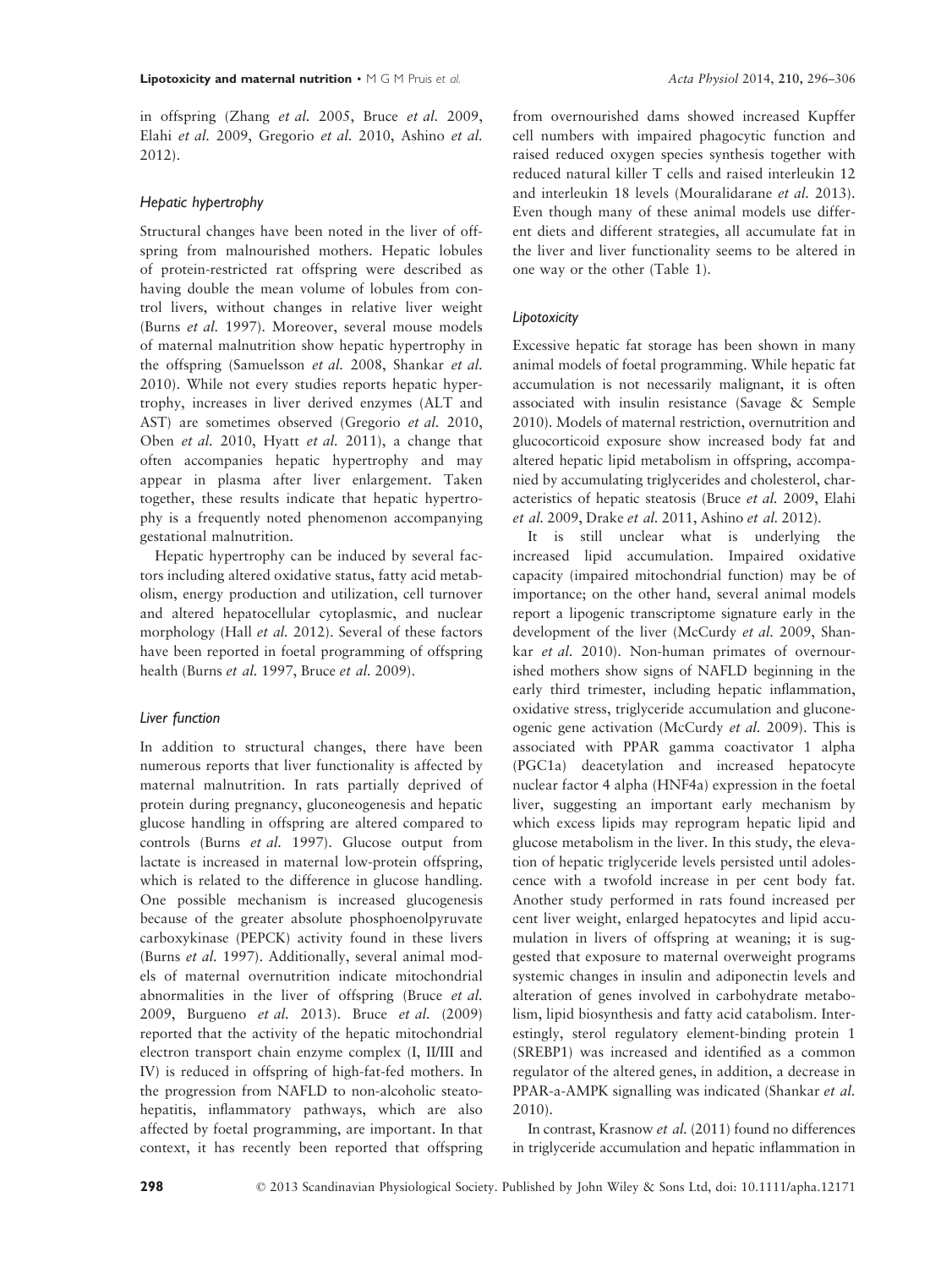|                        |          | Table 1 Summary of gestational interventions and resulting long-term phenotypes |                                 |                                                                                                                 |
|------------------------|----------|---------------------------------------------------------------------------------|---------------------------------|-----------------------------------------------------------------------------------------------------------------|
| Author                 | Model    | Maternal diet                                                                   | Nutritional exposure            | Phenotype and mechanism                                                                                         |
| Liver                  |          |                                                                                 |                                 |                                                                                                                 |
| Undernutrition         |          |                                                                                 |                                 |                                                                                                                 |
| Burns et al.<br>(1997) | Rat      | Iso-caloric 8% protein diet                                                     | Gestation and lactation         | Gluconeogenesis, glucose handling and structural changes in livers                                              |
| Lillycrop et al.       | Rat      | 50% protein of control                                                          | Conception and gestation        | Hypomethylation of specific CpG dinucleotides in the hepatic Ppara                                              |
| (2005, 2008)           |          | diet                                                                            |                                 | promoter                                                                                                        |
| van Straten            | Mouse    | Iso-caloric 9% protein diet                                                     | Gestation                       | Hypermethylation of specific CpG dinucleotides in the hepatic Lxra                                              |
| et al. (2010)          |          |                                                                                 |                                 | promoter                                                                                                        |
| Hyatt et al.           | Sheep    | diet<br>50% of total control                                                    | 30-80 days of gestation         | Hepatic triglyceride accumulation, hepatic Pparg and Pgc1a upregulation                                         |
| (2011)                 |          |                                                                                 |                                 |                                                                                                                 |
| Overnutrition          |          |                                                                                 |                                 |                                                                                                                 |
| Ashino et al.          | Mouse    | High-fat chow diet                                                              | 1 week prior to conception,     | Hepatic triglyceride accumulation, increased fat depot weight. Increased                                        |
| (2012)                 |          | 35% fat                                                                         | during gestation and lactation  | serum insulin, tumour necrosis factor alpha and interleukin $1\beta$ and                                        |
|                        |          |                                                                                 |                                 | reduced serum triglycerides. Increased hepatic JNK and I kappa B kinase<br>phosphorylation and PEPCK expression |
| Bruce et al.           | Mouse    | 45% fat diet                                                                    | 4 weeks prior to conception and | Hepatic steatohepatitis, mitochondrial dysfunction and upregulation of                                          |
| (2009)                 |          |                                                                                 | during gestation and lactation  | lipogenesis, oxidative stress and inflammatory pathways                                                         |
| Burgueno               | Rat      | HF chow diet                                                                    | 15 days prior to conception and | Fatty liver with decreased hepatic mtDNA copy number and PGC1a                                                  |
| et al. (2013)          |          |                                                                                 | during gestation and lactation  | mRNA expression                                                                                                 |
| Dudley et al.          | Rat      | Semisynthetic 45%                                                               | Gestation and lactation         | Comprised regulation of cell cycle progression in neonatal liver, with                                          |
| (2011)                 |          | lard diet                                                                       |                                 | changes in cdkn1a gene expression and hypomethylation                                                           |
| Elahi et al.           | Mouse    | Semisynthetic 45%                                                               | 6 weeks prior to conception and | Systolic blood pressure increased; fatty liver development                                                      |
| (2009)                 |          | lard diet                                                                       | during gestation and lactation  |                                                                                                                 |
| Gregorio et al.        | Mouse    | HF chow diet 49%                                                                | Gestation and/or lactation      | Increase in hepatic steatosis score and sterol regulatory element-binding                                       |
| (2010)                 |          | fat                                                                             |                                 | protein-1c expression                                                                                           |
| Krasnow et al.         | Mouse    | Semisynthetic 60%                                                               | Different periods prior to      | Increased fat mass. No increase in hepatic triglycerides or inflammation                                        |
| (2011)                 |          | lard diet                                                                       | conception                      |                                                                                                                 |
| McCurdy                | Macaques | HF diet 32% fat and                                                             | Prior to conception and during  | Hepatic triglyceride accumulation, activation of oxidative stress and                                           |
| et al. (2009)          |          | calorically dense treats                                                        | gestation and lactation         | gluconeogenic pathway                                                                                           |
| Mouralidarane          | Mouse    | Semisynthetic 45% fat                                                           | 6 weeks prior to conception and | Hepatosteatosis with raised alanine aminotransferase, hepatic triglycerides,                                    |
| et al. (2013)          |          | $\mathrm{dict}+\mathrm{condensed}\ \mathrm{milk}$                               | during gestation and lactation  | and hepatic expression of interleukin (II)-6, tumour necrosis factor alpha,                                     |
|                        |          |                                                                                 |                                 | transforming growth factor beta, alpha smooth muscle actin and collagen                                         |
| Oben et al.            | Mouse    | Semisynthetic 45% fat                                                           | 6 weeks prior to conception and | Increased steatosis score with raised plasma aspartate aminotransferase and                                     |
| (2010)                 |          | diet + condensed milk                                                           | during gestation and lactation  | collagen 1-a2 gene expression                                                                                   |
| Shankar et al.         | Rat      | 40% excess calories via                                                         | 3 weeks prior to conception and | Increased liver weight and glycogen levels, with increased plasma insulin,                                      |
| (2010)                 |          | gastric cannulation                                                             | during gestation                | leptin and resistin. Several metabolic pathways affected in the liver                                           |
|                        |          |                                                                                 |                                 |                                                                                                                 |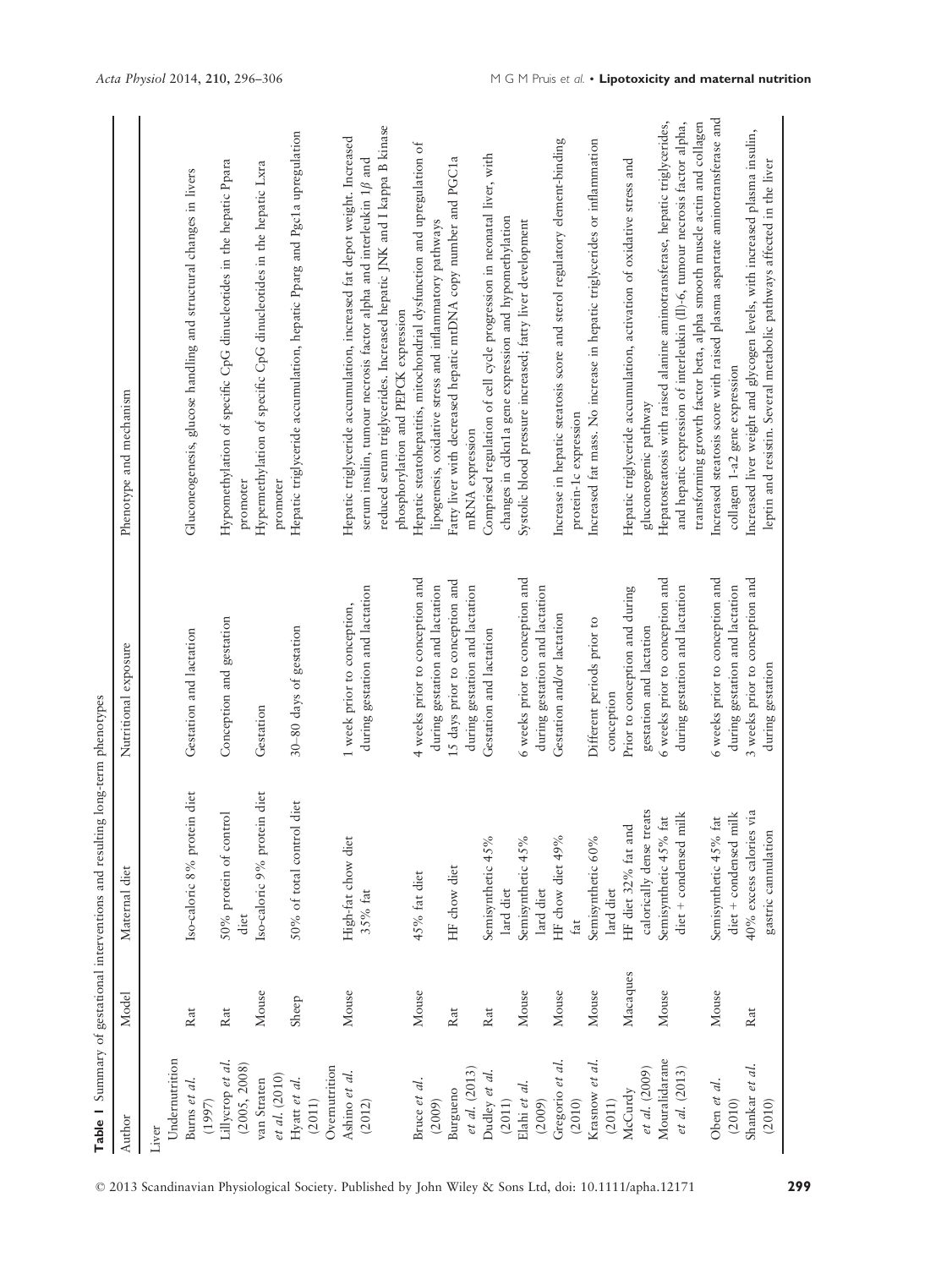| Table 1 Continued                   |            |                                                                                      |                                                                      |                                                                                                                                                                                      |
|-------------------------------------|------------|--------------------------------------------------------------------------------------|----------------------------------------------------------------------|--------------------------------------------------------------------------------------------------------------------------------------------------------------------------------------|
| Author                              | Model      | Maternal diet                                                                        | Nutritional exposure                                                 | Phenotype and mechanism                                                                                                                                                              |
| Yang et al.<br>(2012)               | Rat        | 45% lard diet<br>Semisynthetic                                                       | Gestation and lactation                                              | Increased serum glucose and hepatic triglyceride levels. Decreased<br>expression of Wnt1 and B-catenin protein                                                                       |
| Zhang et al.<br>(2005)              | Mouse      | unsaturated fat,<br>carbohydrate,<br>high-protein<br>high<br>diet<br>$_{\text{Low}}$ | 6 weeks prior to conception<br>and during gestation and<br>lactation | Reduced hepatic triglycerides with increased hepatic protein levels for<br>CD36, carnitine palitoyltransferase 1 (CPT1) and peroxisomal<br>proliferator-activated receptor a (PPARA) |
| Undernutrition<br>Heart             |            |                                                                                      |                                                                      |                                                                                                                                                                                      |
| Abbasi et al.<br>(2012)             | Rat        | 50% of total<br>control diet                                                         | Day 11-21 of gestation                                               | Overabundance of fatty acid transporter CD36 and FABP                                                                                                                                |
| Chan et al.<br>(2009)               | Sheep      | control diet<br>50% of total                                                         | Day 30-80 of gestation                                               | amplified inotropic response to hypotension with myocardial mRNA<br>Increased ectopic myocardial lipid with blunted tachycardia and an<br>expression changes of Acc, Pparg and Fabp3 |
| Han et al.<br>(2008)                | Cattle     | 50% of total<br>control diet                                                         | Day 30-125 of gestation                                              | Cardiac hypertrophy with upregulation of a-actin and thrombospondin                                                                                                                  |
| Slater-Jefferies                    | $\rm{Rat}$ | 50% protein                                                                          | Gestation                                                            | Increased cardiac lipid content with increased Ppara and Cpt1 expression.                                                                                                            |
| et al. (2011)                       |            | $70\%$ of total<br>restriction                                                       | Gestation                                                            | Promoter methylation of Ppara was decreased in neonatal cardiac tissue                                                                                                               |
| et al. (2009)<br>Unterberger        | Baboon     | control diet                                                                         |                                                                      | A trend towards decreased mass and DNA hypomethylation in cardiac<br>tissue in neonates                                                                                              |
| Vaiman et al.                       | Rat        | Iso-caloric 9%                                                                       | Gestation                                                            | Reduced liver, heart and kidney weight in foctal tissues. With the heart                                                                                                             |
| (2011)                              |            | diet wt/wt<br>casein                                                                 |                                                                      | being least affected by epigenetic machineries                                                                                                                                       |
| Overnutrition                       |            |                                                                                      |                                                                      |                                                                                                                                                                                      |
| Twinn et al.<br>Fernandez-          | Mouse      | $20\%$ lard wt/wt                                                                    | Before conception and during<br>gestation and lactation              | expression of molecular markers of cardiac hypertrophy. Associated with<br>Increased cardiac mass and other structural changes with increased                                        |
| (2012)                              |            |                                                                                      |                                                                      | hyperinsulinemia, AKT, ERK and mTOR activation                                                                                                                                       |
| Turdi et al.<br>(2013)              | Mouse      | 45% lard diet<br>Semisynthetic                                                       | Gestation and lactation                                              | Decreased insulin sensitivity of the heart, cardiac hypertrophy and fibrosis                                                                                                         |
| Wang et al.<br>(2010)               | Sheep      | controls<br>150% of                                                                  | 60 days prior to conception<br>until day 165 of gestation            | Greater left ventricular mass with high workload impairments. Increased<br>level of phosphor-JNK and phosphor-IRS-1, and a reduced IRS-1-<br>dependent PI3K-Akt signalling activity  |
| Cpt, carnitine palitoyltransferase. |            |                                                                                      |                                                                      | ACC, acetyl-CoA carbocylase; FABP, fatty acid-binding protein; PEPCK, phosphoenolpyruvate carboxykinase; Lxr, liver X receptor; Ppar, peroxisomal proliferator-activator receptor;   |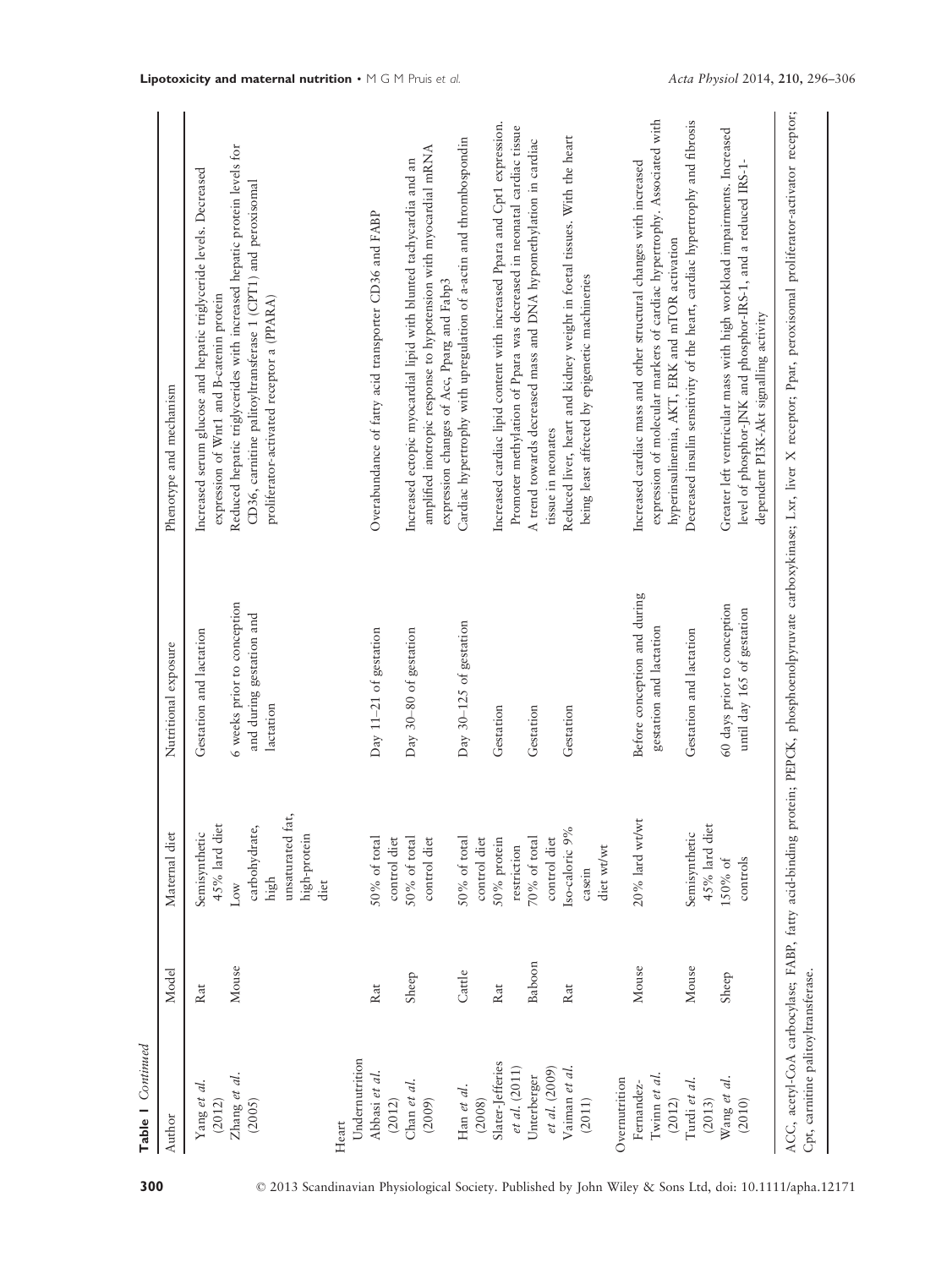newborn mice. However, they reported an increase in fat mass in offspring from mothers fed a high-fat diet.

Currently, most of the research points towards programming of multiple aspects of energy-balance regulation in the offspring during gestational exposure to malnutrition. Therefore, an early change in a lipogenic pathway could be a cause in the development of NAFLD, because the transcriptome is already altered very early in life.

#### Epigenetics

During the past decade, the role of epigenetics in the pathogenesis of disease has been increasingly recognized. However, the specific role of epigenetics in the pathogenesis of NAFLD is largely unknown. A recent study in human patients showed a tight interaction between the presence of NAFLD and hepatic DNA methylation of PGC1A and mitochondrial transcription factor A promoters (Sookoian et al. 2010).

In rodents, numerous studies focus on the consequences of maternal nutrition on the liver epigenome. Promoters of nuclear receptors are relatively well-studied candidates for differential methylation. Lillycrop et al. (2005, 2008) characterized changes in methylation and expression of the glucocorticoid receptor and peroxisome proliferator-activated receptor (Ppar) alpha. van Straten et al. (2010) made similar observations for the liver X receptor alpha (LXRa), among 200 other loci. It seems plausible that changes in these key factors have long-term consequences for the regulation of metabolism, especially under challenging nutritional conditions.

On the other nutritional extreme, two recent reports showed that maternal high-fat diet may alter DNA methylation and gene expression in the offspring. First, maternal high-fat feeding reduces methylation and increased expression of the cyclin-dependent kinase inhibitor 1A (Cdkn1a) during neonatal liver development (Dudley et al. 2011). This alteration is responsible for changing hepatic proliferation and liver size, two aspects that are compatible with the development of a fatty liver phenotype (Bruce et al. 2009). The second report demonstrated that in offspring with increased serum glucose and liver triglyceride levels, hepatic Wnt1 (wingless-type MMTV integration site family, member 1) activity is affected through histone modifications (Yang et al. 2012).

# Epidemiological evidence of foetal programming in the development of cardiovascular disease

Barker and colleagues were the first to describe an association between maternal health status and mortality of offspring from cardiovascular disease and stroke. The relationship became apparent when investigating regional differences in mortality owing to stroke and cardiovascular disease in England and Wales (Barker & Osmond 1986, Barker et al. 1989). Currently, adverse effects of foetal programming on cardiovascular health are well-documented (McMillen & Robinson 2005).

Many studies report an increased prevalence of hypertension with low birthweight and report inverse correlations between birthweight and blood pressure (Huxley et al. 2000, 2002). The underlying mechanism of the relation between birthweight and blood pressure is not fully understood. Several mechanisms have been proposed, including reduced nephron number in low birthweight, possibly resulting in hyperfiltration and damage of the remaining nephrons, which favours the development of hypertension. Furthermore, vascular and endothelial dysfunction is associated with low birthweight, contributing to high blood pressure and microvascular structural changes observed in animal models of intrauterine growth restriction. Also, changes in the sympathetic nervous system may be involved in the increased risk to develop hypertension. Additionally, various studies report endocrine changes with high levels of aldosterone and cortisol in low birthweight, which can also influence blood pressure (Edvardsson et al. 2012).

Other systemic risk factors for cardiovascular disease besides blood pressure can be affected: it has been shown that oversupply of substrate during early development leads to changes in plasma metabolites. In that respect, increased plasma high-density lipoprotein cholesterol (HDL-C), triglycerides, apolipoprotein A1 (apoA1) and interleukin 6 (IL-6) concentrations were found in offspring of mothers with large gestational weight gain (Fraser et al. 2010).

#### The heart as target of foetal programming

Foetal programming not only influences systemic risk factors for cardiovascular disease but also affects the cardiac muscle directly. This can cause hypertrophy, hamper cardiac function and may modulate cardiac metabolism, lipid oxidation and lipid storage (Table 1).

#### Hypertrophy

Several animal studies show that both nutrient restriction and oversupply during pre-natal development lead to cardiac hypertrophy in offspring. Cardiac gene expression in the offspring of nutritionally restricted steers showed upregulation of genes that are typically associated with maladaptive cardiac hypertrophy (Han et al. 2008). On the other hand, maternal obesity may also lead to hypertrophy in offspring, as investigated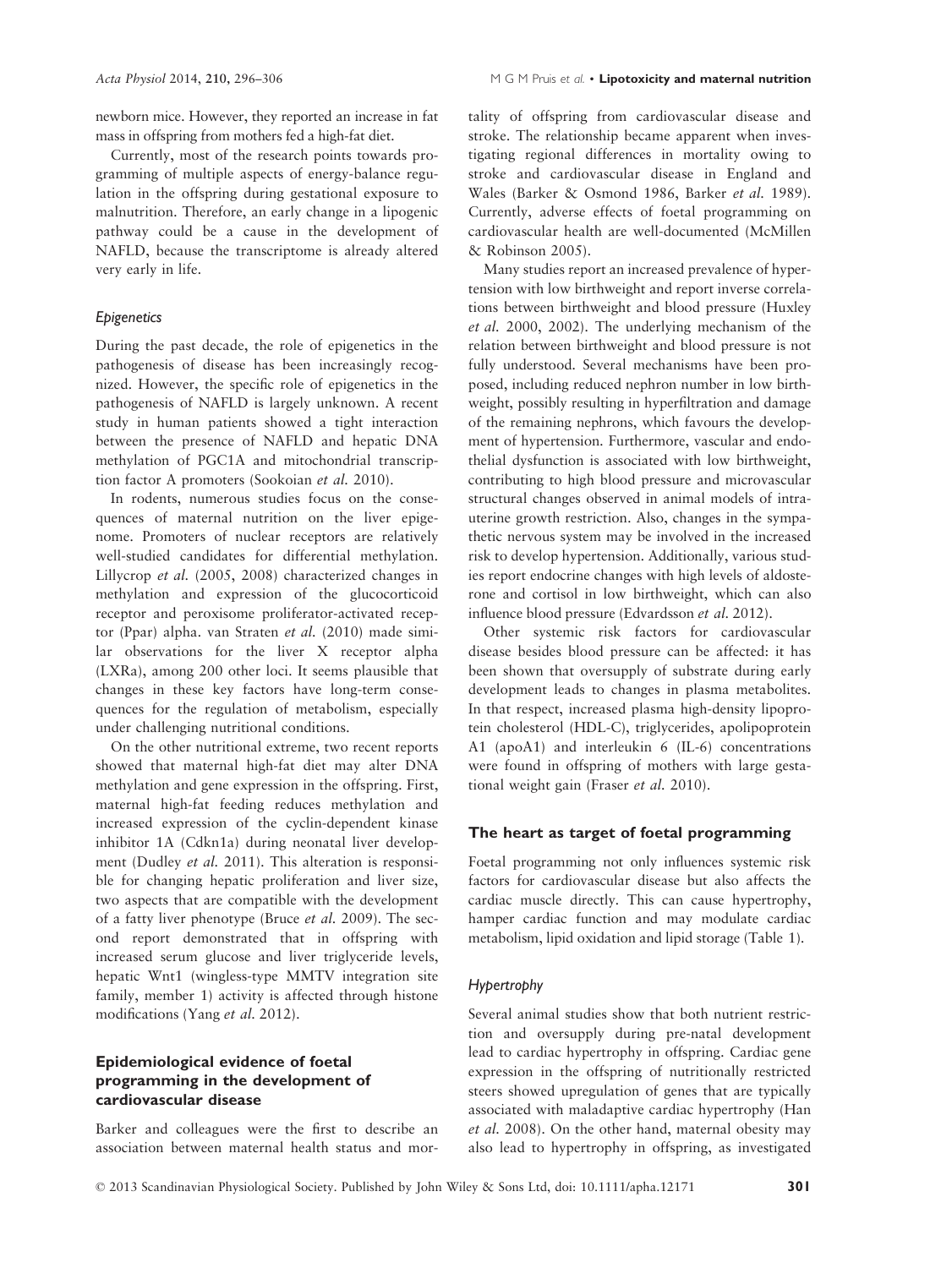in mice. Cardiac geometry and gene expression was shown to be affected in offspring of obese mice. These changes are suggested to be owing to the activation of the protein kinase B, the extracellular signal-regulated kinase and mammalian target of rapamycin pathway (AKT-ERK-mTOR pathway; Fernandez-Twinn et al. 2012).

A human study confirms the importance of maternal obesity in developing hypertrophy. The heart weight of 6-month-old infants was investigated by ultrasound and the offspring of the women who gained the greatest weight during pregnancy were characterized by heavier hearts than offspring from women with appropriate weight gain (Geelhoed et al. 2008).

#### Cardiac function

The environment during the early developmental phase seems to have lasting impact on contractile function of the heart with nutritional restriction (Chan et al. 2009) and oversupply impairing cardiac function in offspring, as shown in a study with an obese sheep model (Wang et al. 2010). Cardiac function in offspring may be normal at baseline, but impairments may become apparent at high workloads only, as shown in offspring of obese sheep (Wang et al. 2010). It was shown that plasma levels of tumour necrosis factor alpha (TNF alpha) and leptin are elevated in offspring when ewes were obese and it was suggested that these changes may underlie the negative ionotropic effect on the heart of the offspring (Oral et al. 1997, Vickers 2007).

#### Lipotoxicity

Excessive fat storage in the heart is related to cardiac pathology in obesity and diabetes, and is manifested in increased cardiac myocyte apoptosis, myocardial fibrosis, left ventricular chamber expansion, contractile dysfunction and impaired diastolic filling (McGavock et al. 2006). The association between cardiac lipid content and cardiac dysfunction is termed 'cardiac lipotoxicity' and has been described in several genetic rodent models in mice and rats.

In animal models, it was clearly shown that maternal undernutrition or nutrient restriction influences lipid metabolism and increases cardiac fat storage in offspring. The offspring of nutrient-restricted sheep responded differently to an obesogenic diet than the offspring of non-restricted animals, showing a threefold higher increase in myocardial fat deposition. This was accompanied by altered myocardial mRNA expression of acetyl-CoA carbocylase, peroxisome proliferator-activated receptor gamma (PPARg) and

fatty acid-binding protein (FABP) 3 in the animals that were exposed to nutrient restriction during early development (Chan et al. 2009). Protein restriction during pregnancy in rats was also shown to result in increased cardiac lipid content in the offspring, together with increases in gene expression of PPARa and carnitine palmitoyl transferase 1 (CPT1; Slater-Jefferies et al. 2011).

The exact mechanism by which cardiac lipid content is increased in growth-restricted animal models is not identified. However, a study with intrauterine growth restriction in rats has shown overabundance of the fatty acid transporters CD36 and FABP in the hearts of growth-restricted animals, which may underlie or contribute to cardiac lipid accumulation (Abbasi et al. 2012).

As described above, cardiac lipid accumulation occurs in nutrient restriction/intrauteral growth retardation. However, results from animal models suggest that overconsumption of fat during pregnancy has similar effects on the offspring, increasing their susceptibility to the negative effects of a post-natal high-fat diet. Interaction of maternal high-fat diet with post-natal high-fat diet in mice was shown to decrease mitochondrial integrity in the heart and to increase cardiac lipid content. The offspring that were exposed to high-fat diet in utero also showed decreased insulin sensitivity of the heart, decreased cardiac function and was characterized by increased hypertrophy, apoptosis and fibrosis (Turdi et al. 2013).

#### Epigenetics

Very little is known about the epigenetic mechanisms involved in the changes that occur in the heart because of maternal over- or undernutrition. One of the few studies investigating this issue has been performed in baboons and found a trend towards DNA hypomethylation in cardiac tissue of the offspring that underwent nutrient restriction (Unterberger et al. 2009). A more recent study in mice has found that the offspring that had been subjected to protein restriction during gestation were characterized by decreased methylation of the promoter region of PPARa, resulting in changes in mRNA expression (Slater-Jefferies et al. 2011). However, when investigating epigenetic regulator genes in the offspring of protein-restricted rats, no significant changes could be detected in the heart (Vaiman et al. 2011). Clearly, more studies are needed to understand these mechanisms in detail. Future studies will have to address the epigenetic mechanisms that convey the cardiac effects of maternal high-fat feeding and overnutrition to the next generation.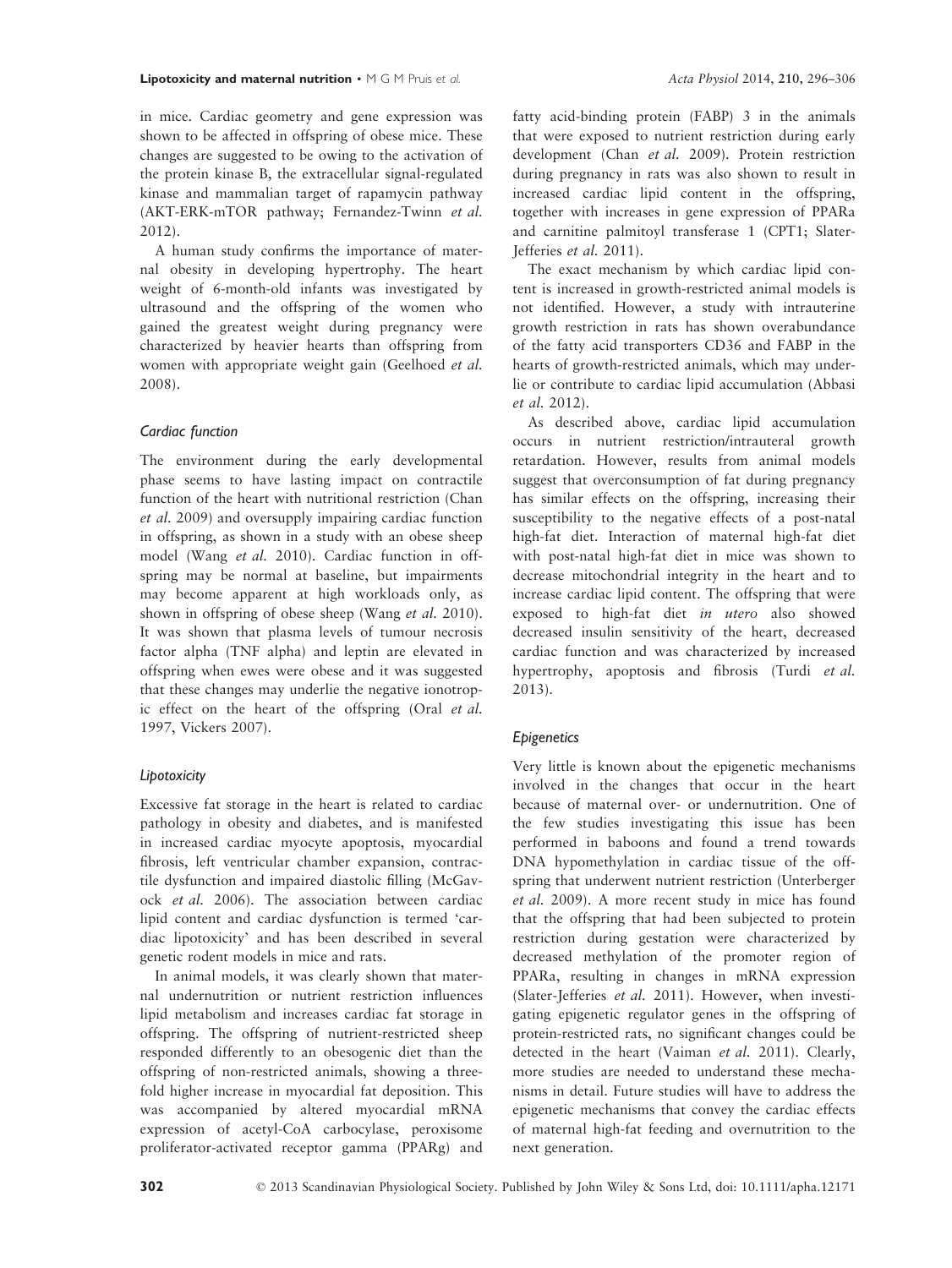

Figure 1 Lipotoxicity as a common pathway of organ dysfunction through fetal programming.

#### Conclusion

Taken together, there is convincing evidence that prenatal exposure to either dietary shortage or overabundance increases the susceptibility for ectopic lipid accumulation in heart and liver. Furthermore, other metabolic-risk factors also rise owing to a suboptimal environment during early development: blood pressure can increase, cardiac function deteriorates, and plasma lipids and inflammatory markers can increase (Fig. 1). Together, these factors contribute to the phenomenon now known as Developmental Origins of Health and Disease or Barker hypothesis. The molecular mechanisms responsible for the programming of offspring have yet to be fully elucidated. Similar pathways in different organs that lead to the development of metabolic disease owing to programming should be investigated further. So far, in animal studies, it was found that protein restriction during pregnancy alters DNA methylation of the PPARa promoter in heart and liver of the offspring (Lillycrop et al. 2008, Slater-Jefferies et al. 2011) among others. Growing evidence supports the concept that epigenetic mechanisms play a role in foetal programming (Heerwagen et al. 2010, Jimenez-Chillaron et al. 2012), which may well be a common mechanism in the development of different organs. Future research will have to unravel the full impact of foetal programming on metabolic disease. The elucidation of underlying mechanisms will support the development of preventive strategies or the early identification of persons-at-risk.

#### Conflict of interest

The authors have no conflicts of interest to declare.

This research was performed within the framework of CTMM, the Center for Translational Molecular Medicine (www.ctmm.nl), project PREDICCt (grant 01C-104), and supported by the Dutch Heart Foundation, Dutch Diabetes Research Foundation and Dutch Kidney Foundation. Torsten Plösch is supported by the Dutch Heart Foundation (grant 2004T4801), the Netherlands Organization for Scientific Research (TOP ZonMw 40008129811053), and by the Dutch Technology Foundation STW (www.stw.nl), which is part of the Netherlands Organisation for Scientific Research (NWO) and is partly funded by the Ministry of Economic Affairs. Vera Schrauwen-Hinderling is supported by a VENI (grant 91611136) for innovative research from the Netherlands Organization for Scientific Research (NWO).

#### **References**

- Abbasi, A., Thamotharan, M., Shin, B.C., Jordan, M.C., Roos, K.P., Stahl, A. & Devaskar, S.U. 2012. Myocardial macronutrient transporter adaptations in the adult pregestational female intrauterine and postnatal growth-restricted offspring. Am J Physiol Endocrinol Metab 302, E1352-E1362.
- Andersen, A.M. & Osler, M. 2004. Birth dimensions, parental mortality, and mortality in early adult age: a cohort study of Danish men born in 1953. Int J Epidemiol 33, 92–99.
- Ashino, N.G., Saito, K.N., Souza, F.D., Nakutz, F.S., Roman, E.A., Velloso, L.A., Torsoni, A.S. & Torsoni, M.A. 2012. Maternal high-fat feeding through pregnancy and lactation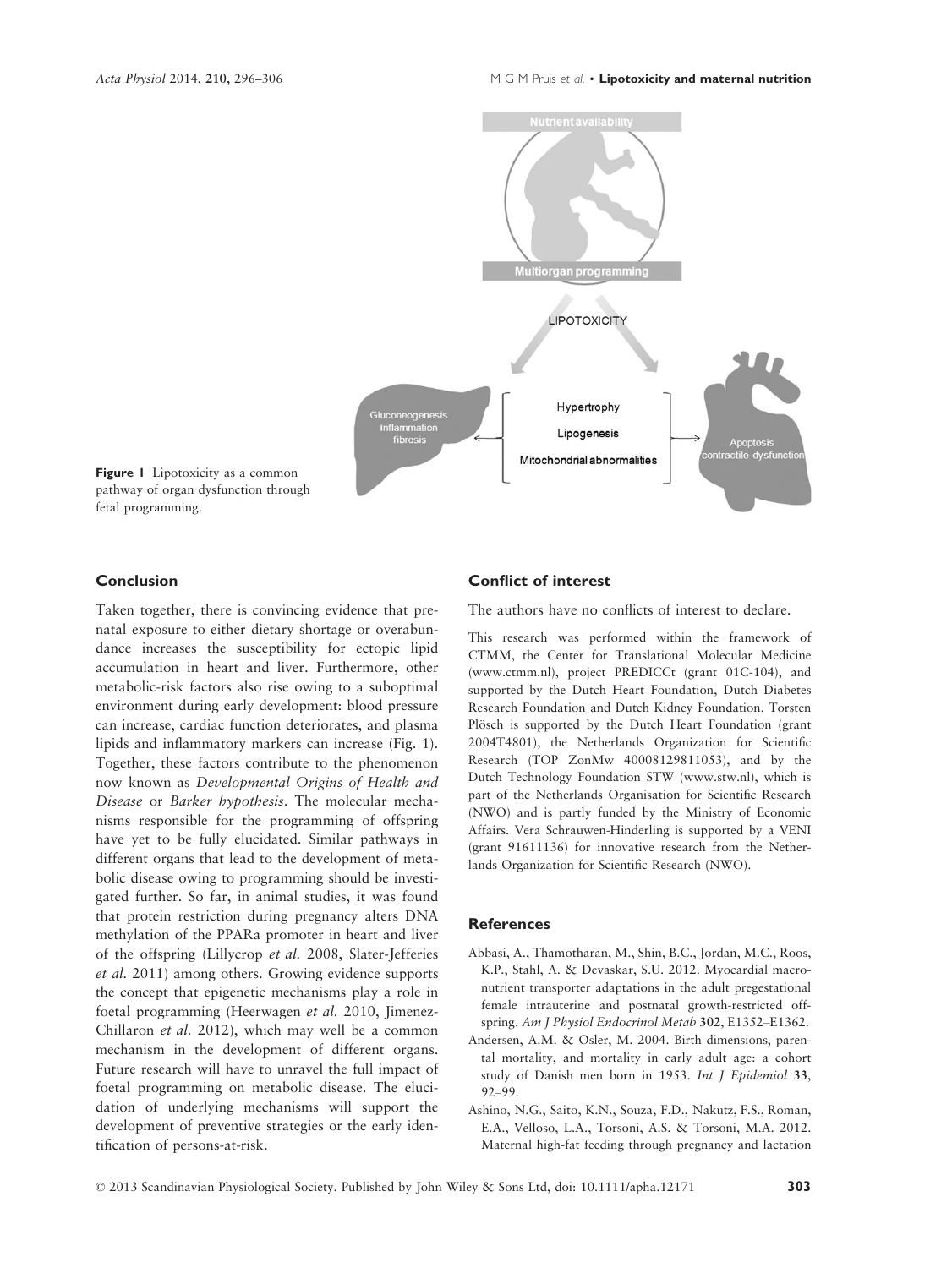predisposes mouse offspring to molecular insulin resistance and fatty liver. J Nutr Biochem 23, 341–348.

- Barker, D.J. 2004. The developmental origins of chronic adult disease. Acta Paediatr Suppl 93, 26–33.
- Barker, D.J. & Osmond, C. 1986. Infant mortality, childhood nutrition, and ischaemic heart disease in England and Wales. Lancet 1, 1077–1081.
- Barker, D.J., Osmond, C., Golding, J., Kuh, D. & Wadsworth, M.E. 1989. Growth in utero, blood pressure in childhood and adult life, and mortality from cardiovascular disease. BMJ 298, 564–567.
- Barnes, S.K. & Ozanne, S.E. 2011. Pathways linking the early environment to long-term health and lifespan. Prog Biophys Mol Biol 106, 323–336.
- Bruce, K.D., Cagampang, F.R., Argenton, M., Zhang, J., Ethirajan, P.L., Burdge, G.C., Bateman, A.C., Clough, G.F., Poston, L., Hanson, M.A., McConnell, J.M. & Byrne, C.D. 2009. Maternal high-fat feeding primes steatohepatitis in adult mice offspring, involving mitochondrial dysfunction and altered lipogenesis gene expression. Hepatology 50, 1796–1808.
- Burgueno, A.L., Cabrerizo, R., Gonzales Mansilla, N., Sookoian, S. & Pirola, C.J. 2013. Maternal high-fat intake during pregnancy programs metabolic-syndrome-related phenotypes through liver mitochondrial DNA copy number and transcriptional activity of liver PPARGC1A. J Nutr Biochem 24, 6–13.
- Burns, S.P., Desai, M., Cohen, R.D., Hales, C.N., Iles, R.A., Germain, J.P., Going, T.C. & Bailey, R.A. 1997. Gluconeogenesis, glucose handling, and structural changes in livers of the adult offspring of rats partially deprived of protein during pregnancy and lactation. J Clin Invest 100, 1768–1774.
- Chan, L.L., Sebert, S.P., Hyatt, M.A., Stephenson, T., Budge, H., Symonds, M.E. & Gardner, D.S. 2009. Effect of maternal nutrient restriction from early to midgestation on cardiac function and metabolism after adolescent-onset obesity. Am J Physiol Regul Integr Comp Physiol 296, R1455–R1463.
- Chechi, K. & Cheema, S.K. 2006. Maternal diet rich in saturated fats has deleterious effects on plasma lipids of mice. Exp Clin Cardiol 11, 129–135.
- Cleal, J.K., Poore, K.R., Boullin, J.P., Khan, O., Chau, R., Hambidge, O., Torrens, C., Newman, J.P., Poston, L., Noakes, D.E., Hanson, M.A. & Green, L.R. 2007. Mismatched pre- and postnatal nutrition leads to cardiovascular dysfunction and altered renal function in adulthood. Proc Natl Acad Sci USA 104, 9529–9533.
- Cusi, K. 2012. Role of obesity and lipotoxicity in the development of nonalcoholic steatohepatitis: pathophysiology and clinical implications. Gastroenterology 142, 711–725.
- Davies, A.A., Smith, G.D., Ben-Shlomo, Y. & Litchfield, P. 2004. Low birth weight is associated with higher adult total cholesterol concentration in men: findings from an occupational cohort of 25,843 employees. Circulation 110, 1258–1262.
- Drake, A.J., Liu, L., Kerrigan, D., Meehan, R.R. & Seckl, J.R. 2011. Multigenerational programming in the glucocorticoid programmed rat is associated with generation-

specific and parent of origin effects. Epigenetics 6, 1334–1343.

- Dudley, K.J., Sloboda, D.M., Connor, K.L., Beltrand, J. & Vickers, M.H. 2011. Offspring of mothers fed a high fat diet display hepatic cell cycle inhibition and associated changes in gene expression and DNA methylation. PLoS ONE 6, e21662.
- Edvardsson, V.O., Steinthorsdottir, S.D., Eliasdottir, S.B., Indridason, O.S. & Palsson, R. 2012. Birth weight and childhood blood pressure. Curr Hypertens Rep 14, 596–602.
- Elahi, M.M., Cagampang, F.R., Mukhtar, D., Anthony, F.W., Ohri, S.K. & Hanson, M.A. 2009. Long-term maternal high-fat feeding from weaning through pregnancy and lactation predisposes offspring to hypertension, raised plasma lipids and fatty liver in mice. Br J Nutr 102, 514–519.
- Fernandez-Twinn, D.S., Blackmore, H.L., Siggens, L., Giussani, D.A., Cross, C.M., Foo, R. & Ozanne, S.E. 2012. The programming of cardiac hypertrophy in the offspring by maternal obesity is associated with hyperinsulinemia, AKT, ERK, and mTOR activation. Endocrinology 153, 5961–5971.
- Fraser, A., Ebrahim, S., Smith, G.D. & Lawlor, D.A. 2008. The associations between birthweight and adult markers of liver damage and function. Paediatr Perinat Epidemiol 22,  $12 - 21$
- Fraser, A., Tilling, K., Macdonald-Wallis, C., Sattar, N., Brion, M.J., Benfield, L., Ness, A., Deanfield, J., Hingorani, A., Nelson, S.M., Smith, G.D. & Lawlor, D.A. 2010. Association of maternal weight gain in pregnancy with offspring obesity and metabolic and vascular traits in childhood. Circulation 121, 2557–2564.
- Gabory, A., Attig, L. & Junien, C. 2009. Sexual dimorphism in environmental epigenetic programming. Mol Cell Endocrinol 304, 8–18.
- Geelhoed, J.J., Van Osch-Gevers, L., Verburg, B.O., Steegers, E.A., Hofman, A., Helbing, W., Witteman, J.C. & Jaddoe, V.W. 2008. Maternal anthropometrics in pregnancy are associated with left ventricular mass in infancy. The generation R study. Pediatr Res 63, 62–66.
- Gilbert, J.S., Lang, A.L., Grant, A.R. & Nijland, M.J. 2005. Maternal nutrient restriction in sheep: hypertension and decreased nephron number in offspring at 9 months of age. J Physiol 565, 137–147.
- Gregorio, B.M., Souza-Mello, V., Carvalho, J.J., Mandarimde-Lacerda, C.A. & Aguila, M.B. 2010. Maternal high-fat intake predisposes nonalcoholic fatty liver disease in C57BL/ 6 offspring. Am J Obstet Gynecol 203, 495.e1–495.e8.
- Hall, A.P., Elcombe, C.R., Foster, J.R., Harada, T., Kaufmann, W., Knippel, A., Kuttler, K., Malarkey, D.E., Maronpot, R.R., Nishikawa, A., Nolte, T., Schulte, A., Strauss, V. & York, M.J. 2012. Liver hypertrophy: a review of adaptive (adverse and non-adverse) changes–conclusions from the 3rd International ESTP Expert Workshop. Toxicol Pathol 40, 971–994.
- Han, H., Hansen, T.R., Berg, B., Hess, B.W. & Ford, S.P. 2008. Maternal undernutrition induces differential cardiac gene expression in pulmonary hypertensive steers at high elevation. Am J Physiol Heart Circ Physiol 295, H382–H389.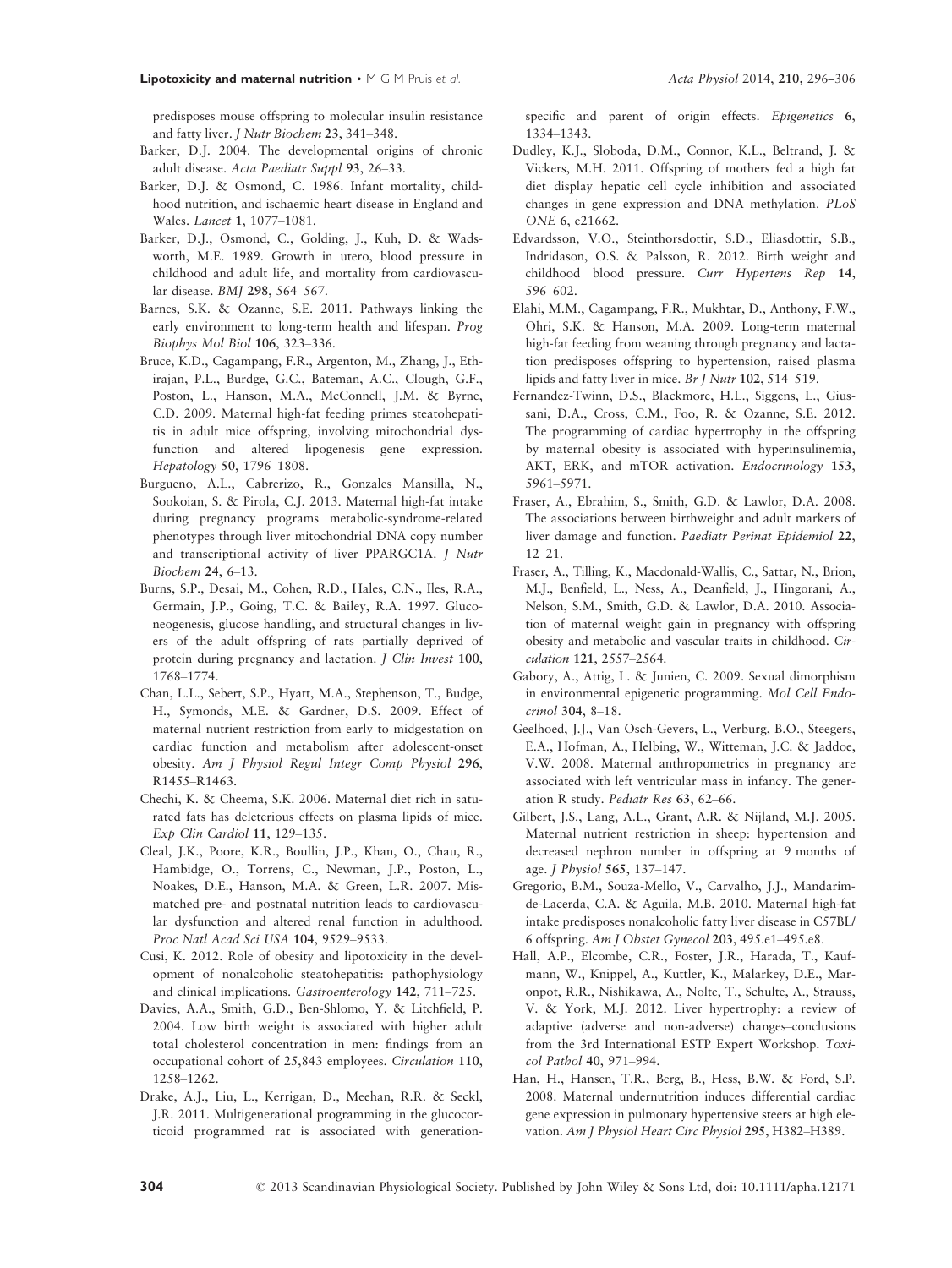- Heerwagen, M.J., Miller, M.R., Barbour, L.A. & Friedman, J.E. 2010. Maternal obesity and fetal metabolic programming: a fertile epigenetic soil. Am J Physiol Regul Integr Comp Physiol 299, R711–22.
- Huxley, R.R., Shiell, A.W. & Law, C.M. 2000. The role of size at birth and postnatal catch-up growth in determining systolic blood pressure: a systematic review of the literature. J Hypertens 18, 815–831.
- Huxley, R., Neil, A. & Collins, R. 2002. Unravelling the fetal origins hypothesis: is there really an inverse association between birthweight and subsequent blood pressure? Lancet 360, 659–665.
- Hyatt, M.A., Gardner, D.S., Sebert, S., Wilson, V., Davidson, N., Nigmatullina, Y., Chan, L.L., Budge, H. & Symonds, M.E. 2011. Suboptimal maternal nutrition, during early fetal liver development, promotes lipid accumulation in the liver of obese offspring. Reproduction 141, 119–126.
- Jimenez-Chillaron, J.C., Diaz, R., Martinez, D., Pentinat, T., Ramon-Krauel, M., Ribo, S. & Plosch, T. 2012. The role of nutrition on epigenetic modifications and their implications on health. Biochimie 94, 2242–2263.
- Khan, I.Y., Taylor, P.D., Dekou, V., Seed, P.T., Lakasing, L., Graham, D., Dominiczak, A.F., Hanson, M.A. & Poston, L. 2003. Gender-linked hypertension in offspring of lardfed pregnant rats. Hypertension 41, 168–175.
- Khan, I., Dekou, V., Hanson, M., Poston, L. & Taylor, P. 2004. Predictive adaptive responses to maternal high-fat diet prevent endothelial dysfunction but not hypertension in adult rat offspring. Circulation 110, 1097–1102.
- Khan, I.Y., Dekou, V., Douglas, G., Jensen, R., Hanson, M.A., Poston, L. & Taylor, P.D. 2005. A high-fat diet during rat pregnancy or suckling induces cardiovascular dysfunction in adult offspring. Am J Physiol Regul Integr Comp Physiol 288, R127–R133.
- Krasnow, S.M., Nguyen, M.L. & Marks, D.L. 2011. Increased maternal fat consumption during pregnancy alters body composition in neonatal mice. Am J Physiol Endocrinol Metab 301, E1243–E1253.
- Laitinen, J., Jaaskelainen, A., Hartikainen, A.L., Sovio, U., Vaarasmaki, M., Pouta, A., Kaakinen, M. & Jarvelin, M.R. 2012. Maternal weight gain during the first half of pregnancy and offspring obesity at 16 years: a prospective cohort study. BJOG 119, 716–723.
- Langley-Evans, S.C., Welham, S.J., Sherman, R.C. & Jackson, A.A. 1996. Weanling rats exposed to maternal low-protein diets during discrete periods of gestation exhibit differing severity of hypertension. Clin Sci (Lond) 91, 607–615.
- Latini, G., De Mitri, B., Del Vecchio, A., Chitano, G., De Felice, C. & Zetterstrom, R. 2004. Foetal growth of kidneys, liver and spleen in intrauterine growth restriction: "programming" causing "metabolic syndrome" in adult age. Acta Paediatr 93, 1635–1639.
- Lillycrop, K.A., Phillips, E.S., Jackson, A.A., Hanson, M.A. & Burdge, G.C. 2005. Dietary protein restriction of pregnant rats induces and folic acid supplementation prevents epigenetic modification of hepatic gene expression in the offspring. J Nutr 135, 1382–1386.
- Lillycrop, K.A., Phillips, E.S., Torrens, C., Hanson, M.A., Jackson, A.A. & Burdge, G.C. 2008. Feeding pregnant rats

a protein-restricted diet persistently alters the methylation of specific cytosines in the hepatic PPAR alpha promoter of the offspring. Br J Nutr 100, 278–282.

- Lucas, A. 1998. Programming by early nutrition: an experimental approach. J Nutr 128, 401S–406S.
- McCurdy, C.E., Bishop, J.M., Williams, S.M., Grayson, B.E., Smith, M.S., Friedman, J.E. & Grove, K.L. 2009. Maternal high-fat diet triggers lipotoxicity in the fetal livers of nonhuman primates. *J Clin Invest* 119, 323-335.
- McGavock, J.M., Victor, R.G., Unger, R.H., Szczepaniak, L.S. & American College of Physicians and the American Physiological Society. 2006. Adiposity of the heart, revisited. Ann Intern Med 144, 517–524.
- McMillen, I.C. & Robinson, J.S. 2005. Developmental origins of the metabolic syndrome: prediction, plasticity, and programming. Physiol Rev 85, 571–633.
- McMullen, S. & Langley-Evans, S.C. 2005. Maternal lowprotein diet in rat pregnancy programs blood pressure through sex-specific mechanisms. Am J Physiol Regul Integr Comp Physiol 288, R85–R90.
- Mouralidarane, A., Soeda, J., Visconti-Pugmire, C., Samuelsson, A.M., Pombo, J., Maragkoudaki, X., Butt, A., Saraswati, R., Novelli, M., Fusai, G., Poston, L., Taylor, P.D. & Oben, J.A. 2013. Maternal obesity programs offspring non-alcoholic fatty liver disease via innate immune dysfunction in mice. Hepatology 58, 128–138.
- Nohr, E.A., Vaeth, M., Baker, J.L., Sorensen, T.I., Olsen, J. & Rasmussen, K.M. 2008. Combined associations of prepregnancy body mass index and gestational weight gain with the outcome of pregnancy. Am J Clin Nutr 87, 1750– 1759.
- Oben, J.A., Mouralidarane, A., Samuelsson, A.M., Matthews, P.J., Morgan, M.L., McKee, C., Soeda, J., Fernandez-Twinn, D.S., Martin-Gronert, M.S., Ozanne, S.E., Sigala, B., Novelli, M., Poston, L. & Taylor, P.D. 2010. Maternal obesity during pregnancy and lactation programs the development of offspring non-alcoholic fatty liver disease in mice. J Hepatol 52, 913–920.
- Oral, H., Dorn, G.W. II & Mann, D.L. 1997. Sphingosine mediates the immediate negative inotropic effects of tumor necrosis factor-alpha in the adult mammalian cardiac myocyte. J Biol Chem 272, 4836–4842.
- Ravelli, A.C., van der Meulen, J.H., Michels, R.P., Osmond, C., Barker, D.J., Hales, C.N. & Bleker, O.P. 1998. Glucose tolerance in adults after prenatal exposure to famine. Lancet 351, 173–177.
- Ravelli, A.C., van Der Meulen, J.H., Osmond, C., Barker, D.J. & Bleker, O.P. 1999. Obesity at the age of 50 y in men and women exposed to famine prenatally. Am J Clin Nutr 70, 811–816.
- Roseboom, T.J., van der Meulen, J.H., Ravelli, A.C., van Montfrans, G.A., Osmond, C., Barker, D.J. & Bleker, O.P. 1999. Blood pressure in adults after prenatal exposure to famine. J Hypertens 17, 325–330.
- Samuelsson, A.M., Matthews, P.A., Argenton, M., Christie, M.R., McConnell, J.M., Jansen, E.H., Piersma, A.H., Ozanne, S.E., Twinn, D.F., Remacle, C., Rowlerson, A., Poston, L. & Taylor, P.D. 2008. Diet-induced obesity in female mice leads to offspring hyperphagia, adiposity, hypertension, and